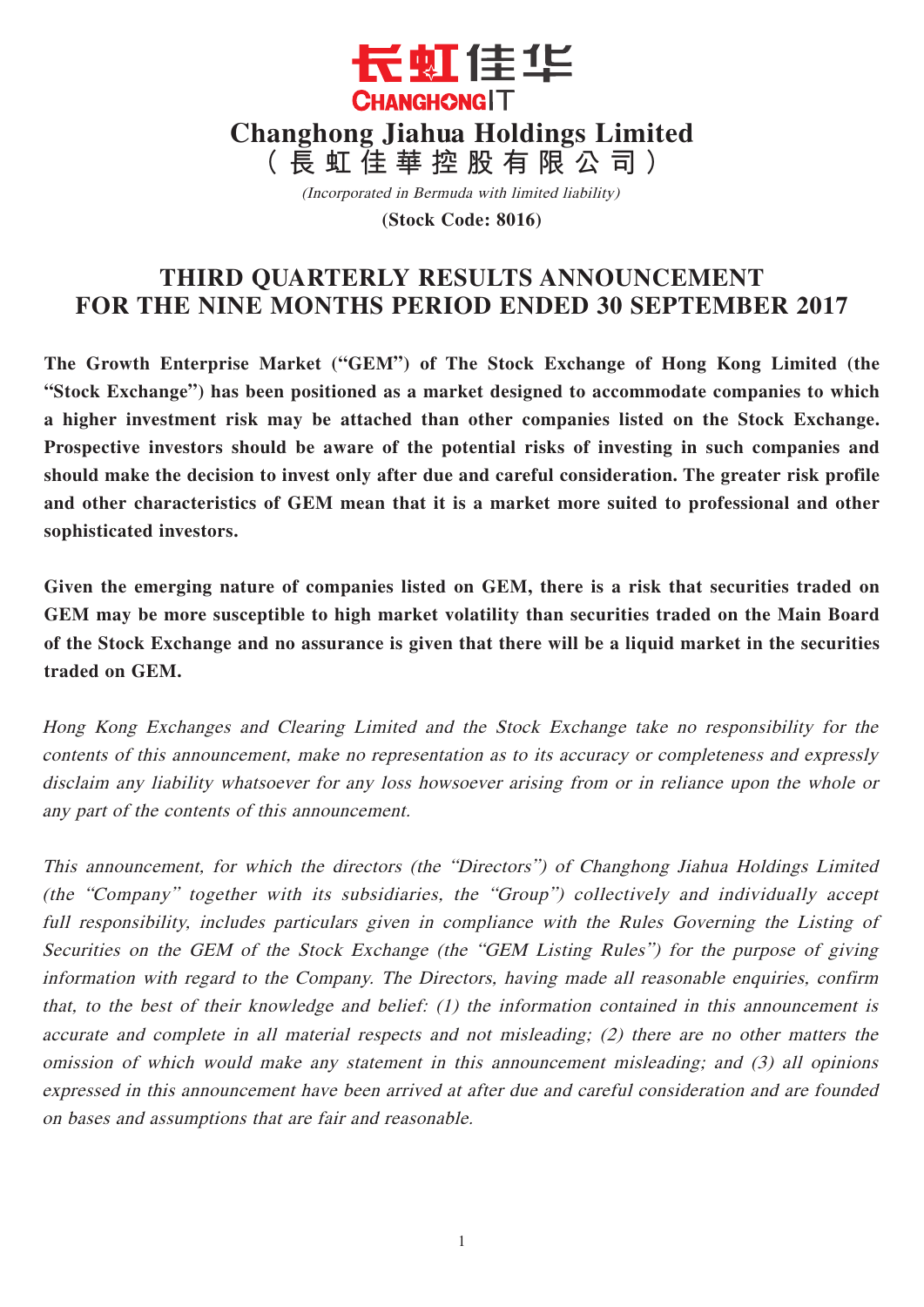## **HIGHLIGHTS**

The Group's unaudited consolidated revenue for the nine months period ended 30 September 2017 increased by approximately 14.39% to HK\$15,093.91 million comparing with that for the same period in 2016. The Group achieved net profit of approximately HK\$181.68 million for the nine months ended 30 September 2017, representing an increase of approximately 6.47% comparing with that for the same period in 2016.

### **RESULTS**

The board of directors (the "Board") of the Company is pleased to announce the unaudited results of the Group for the three months period and nine months period ended 30 September 2017, together with the comparative figures for the corresponding periods of 2016, as follows:

|                                                              |                | For the three months<br>ended 30 September |             | For the nine months<br>ended 30 September |                |
|--------------------------------------------------------------|----------------|--------------------------------------------|-------------|-------------------------------------------|----------------|
|                                                              |                | 2017                                       | 2016        | 2017                                      | 2016           |
|                                                              | <b>Notes</b>   | <b>HK\$'000</b>                            | HK\$'000    | <b>HK\$'000</b>                           | HK\$'000       |
| <b>Continuing operations</b>                                 |                |                                            |             |                                           |                |
| Turnover                                                     | $\overline{2}$ | 5,531,834                                  | 4,166,049   | 15,093,914                                | 13,195,207     |
| Cost of sales                                                |                | (5,341,678)                                | (4,011,680) | (14, 539, 554)                            | (12, 654, 407) |
| Gross profit                                                 |                | 190,156                                    | 154,369     | 554,360                                   | 540,800        |
| Other income                                                 |                | 6,955                                      | 8,692       | 8,987                                     | 10,405         |
| Administrative expenses                                      |                | (39, 394)                                  | (33,981)    | (99,290)                                  | (102, 173)     |
| Distribution and selling expenses                            |                | (62, 874)                                  | (66,049)    | (191, 405)                                | (191, 537)     |
| Finance cost                                                 |                | (11,589)                                   | (10,275)    | (32, 175)                                 | (36,105)       |
| Profit from operation                                        | $\mathfrak{Z}$ | 83,254                                     | 52,756      | 240,477                                   | 221,390        |
| Income tax expense                                           | $\overline{4}$ | (21, 874)                                  | (9,196)     | (58, 795)                                 | (51,388)       |
| Profit for the period from continuing operations             |                | 61,380                                     | 43,560      | 181,682                                   | 170,002        |
| <b>Discontinued operation</b>                                |                |                                            |             |                                           |                |
| Profit/(Loss) from discontinued operation                    | 7              |                                            | (141)       |                                           | 644            |
| Profit for the period attributed to owners of<br>the Company |                | 61,380                                     | 43,419      | 181,682                                   | 170,646        |
| Earnings per share                                           |                |                                            |             |                                           |                |
| From continuing and discontinued operations                  |                |                                            |             |                                           |                |
| Basic and diluted (HK cents)                                 | 5              | 2.39                                       | 1.69        | 7.07                                      | 6.64           |
| From continuing operations                                   |                |                                            |             |                                           |                |
| Basic and diluted (HK cents)                                 | $\mathfrak{I}$ | 2.39                                       | 1.69        | 7.07                                      | 6.64           |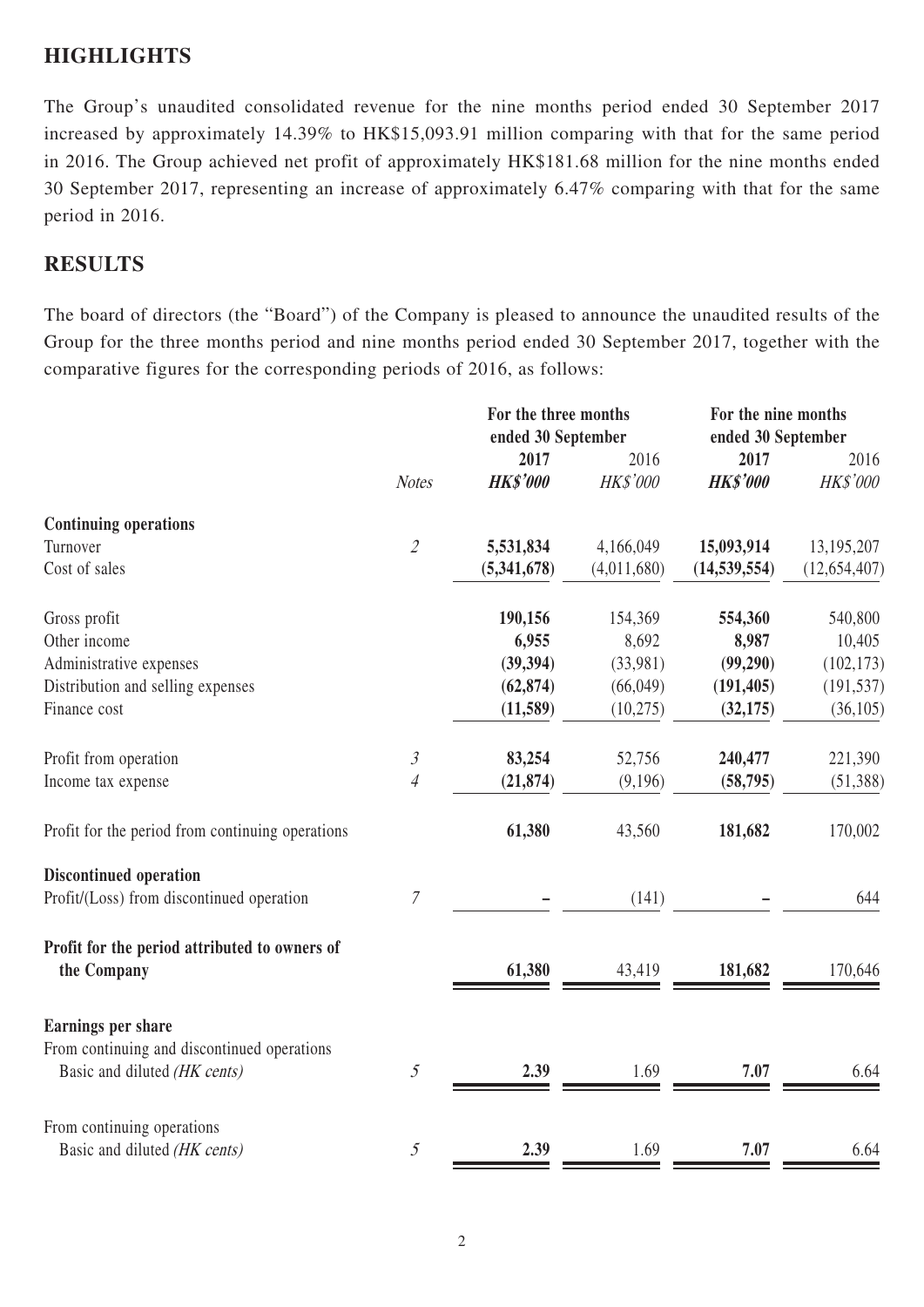### **1. BASIS OF PREPARATION**

The unaudited quarterly financial statements have been prepared in accordance with Hong Kong Financial Reporting Standards ("HKFRSs") issued by the Hong Kong Institute of Certified Public Accountants (the "HKICPA"). In addition, these financial statements include applicable disclosures required by the GEM Listing Rules and by the Hong Kong Companies Ordinance (Cap. 622).

#### **Change of functional currency**

Subsequent to the completion of disposal of Changhong Overseas Development Limited ("CHOD"), an indirect wholly owned subsidiary of the Company, on 21 December 2016, the Directors re-assessed the functional currency of the Company and considered the Company's major assets and its respective risks and rewards are primarily located in the People's Republic of China (the "PRC"). As a result, the Directors determined to change the functional currency from United Stated dollars ("USD") to Renminbi ("RMB") with effect from 21 December 2016. The change of functional currency is applied prospectively from the date of change in accordance with HKAS 21.

#### **Comparative figures**

Certain comparative figures have been reclassified to conform to the current period's presentation. The Directors considered that the reclassification would result in more appropriate manner to reflect the core business of the Group. These reclassifications have no impact on the Group's total equity as at 30 September 2016 or the Group's profit or loss for the period ended 30 September 2016.

### **2. REVENUE**

The principal activities of the Group are the provision of professional integrated information technology ("IT") solutions and services, and distribution of IT corporate products, digital products, own brand products and related parts and components.

Revenue represents net amount received and receivable for the sale of different types of IT products, self developed products, provision of professional integrated IT solutions and services net of corresponding sales related taxes and rebate. The amounts of each significant category of revenue recognised in revenue for the period ended 30 September 2017 and 2016 are as follows:

|                       | 2017<br><b>HK\$'000</b> | 2016<br>HK\$'000 |
|-----------------------|-------------------------|------------------|
| IT Consumer Products  | 8,075,555               | 6,941,161        |
| IT Corporate Products | 3,862,798               | 3,401,406        |
| Others                | 3,155,561               | 2,852,640        |
|                       | 15,093,914              | 13,195,207       |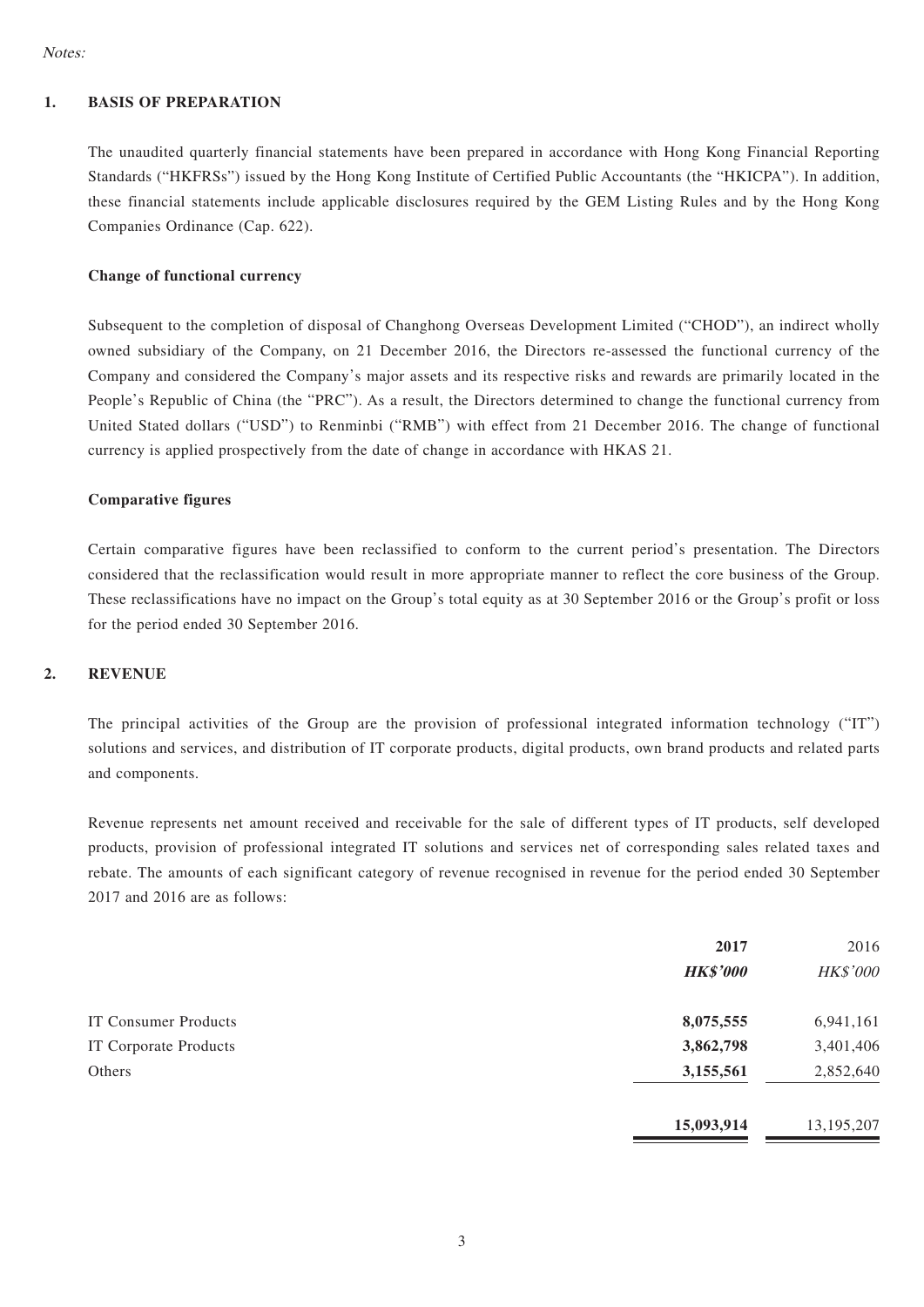### **3. SEGMENT INFORMATION**

Information reported to the executive Directors or management of the Company, being the chief operating decision maker (the "CODM"), for the purposes of resource allocation and assessment of segment performance focuses on types of goods or services delivered or provided.

The Group's reportable and operating segments under HKFRS 8 are as follows:

- (a) IT Consumer Products distribution of IT consumer products which include mainly personal computers ("PC"), digital products and IT accessories.
- (b) IT Corporate Products distribution of IT corporate products which include mainly storage products, minicomputers, networking products, personal computer servers, intelligent building management system ("IBMS") products and unified communication and contact centre ("UC  $&$  CC") products.
- (c) Others distribution of smartphones and development of its own brand products. The own brand products include but not limited to mobile location-based service ("LBS") products and provision of professional integrated IT solutions and services.

Segment profit represents the profit earned by each segment without allocation of other income, finance costs as well as unallocated head office and corporate expenses. The measure reported to the CODM for the purposes of resource allocation and performance assessment.

The following is an analysis of the Group's revenue and results by reportable and operating segment for the period ended 30 September 2017 and 2016:

|                                                | 2017                               |                                    |                                  |                                 |
|------------------------------------------------|------------------------------------|------------------------------------|----------------------------------|---------------------------------|
|                                                | IT<br>Consumer                     | IT<br>Corporate                    |                                  |                                 |
|                                                | <b>Products</b><br><b>HK\$'000</b> | <b>Products</b><br><b>HK\$'000</b> | <b>Others</b><br><b>HK\$'000</b> | <b>Total</b><br><b>HK\$'000</b> |
| Revenue                                        |                                    |                                    |                                  |                                 |
| External sales                                 | 8,075,555                          | 3,862,798                          | 3,155,561                        | 15,093,914                      |
| <b>Segment profit</b>                          | 152,116                            | 180,150                            | 20,139                           | 352,405                         |
| Other income                                   |                                    |                                    |                                  | 8,987                           |
| Finance costs                                  |                                    |                                    |                                  | (32, 175)                       |
| Unallocated head office and corporate expenses |                                    |                                    |                                  | (88,740)                        |
| Profit before tax                              |                                    |                                    |                                  | 240,477                         |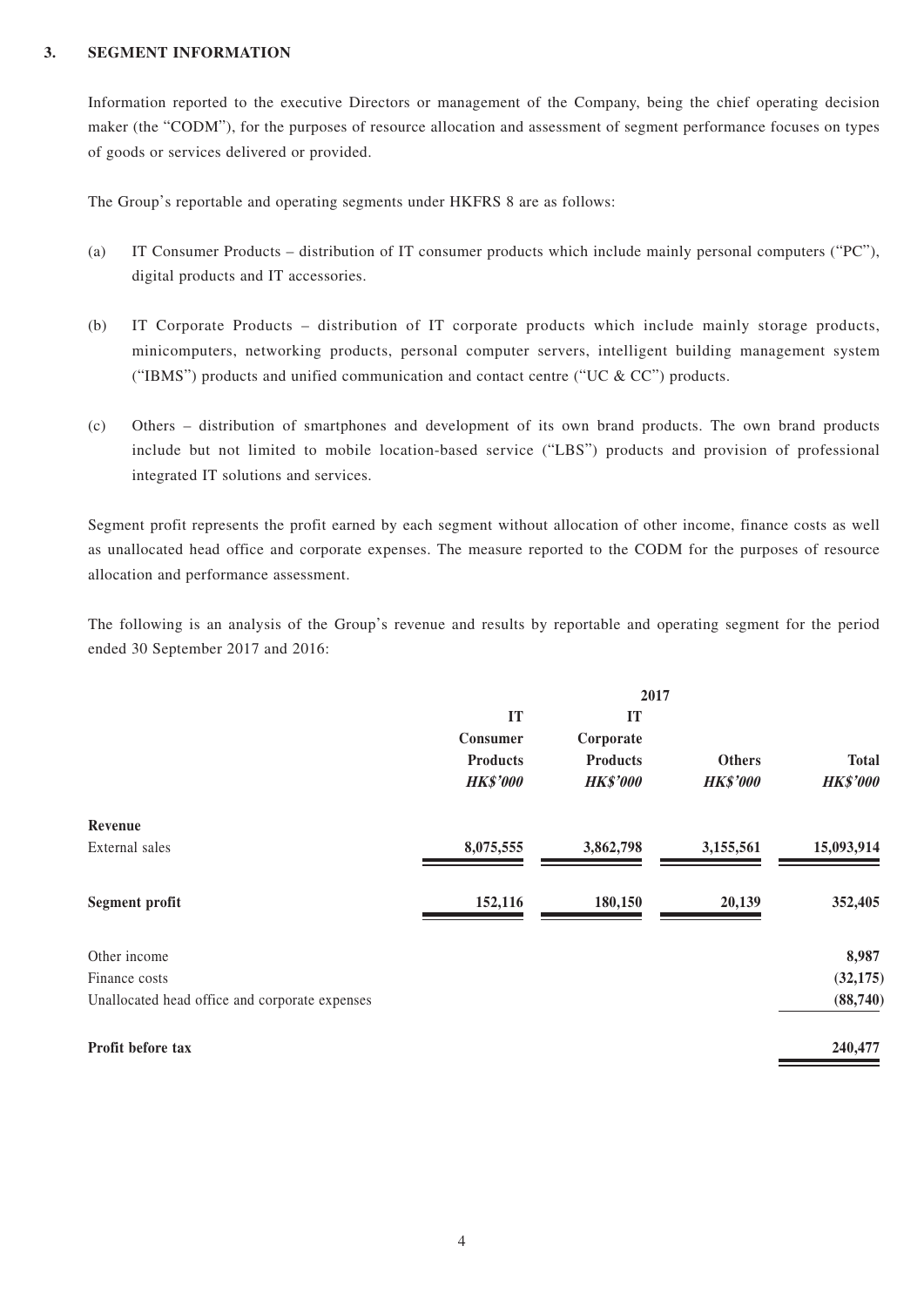|                                                | 2016      |           |           |                 |
|------------------------------------------------|-----------|-----------|-----------|-----------------|
|                                                | IT        | IT        |           |                 |
|                                                | Consumer  | Corporate |           |                 |
|                                                | Products  | Products  | Others    | Total           |
|                                                | HK\$'000  | HK\$'000  | HK\$'000  | <b>HK\$'000</b> |
| Revenue                                        |           |           |           |                 |
| External sales                                 | 6,941,161 | 3,401,406 | 2,852,640 | 13,195,207      |
| <b>Segment profit</b>                          | 138,688   | 162,816   | 39,487    | 340,991         |
| Other income                                   |           |           |           | 10,405          |
| Finance costs                                  |           |           |           | (36, 105)       |
| Unallocated head office and corporate expenses |           |           |           | (93, 901)       |
| Profit before tax                              |           |           |           | 221,390         |

### **Geographical information**

The following provides an analysis of the Group's sales by geographical market for the period ended 30 September 2017 and 2016, based on the origin of the goods:

|                 | 2017<br><b>HK\$'000</b> | 2016<br>HK\$'000 |
|-----------------|-------------------------|------------------|
| Mainland, China | 15,050,862              | 13,158,061       |
| Other regions   | 43,052                  | 37,146           |
|                 | 15,093,914              | 13,195,207       |

### **4. INCOME TAX EXPENSE**

Taxes on profit assessable elsewhere have been calculated at the rates of tax prevailing in the countries in which the Group operates, based on existing legislations, interpretations and practices in respect thereof.

Hong Kong Profits Tax is calculated at 16.5% of the estimated assessable profit for the period ended 30 September 2017 and 2016.

Under the Law of the PRC on Enterprise Income Tax (the "EIT Law") and Implementation Regulation of the EIT Law, the tax rates of the Company's PRC subsidiaries is 25% for the period ended 30 September 2017 and 2016.

The Group did not have any significant unprovided deferred tax liabilities (including withholding tax) in respect of the period.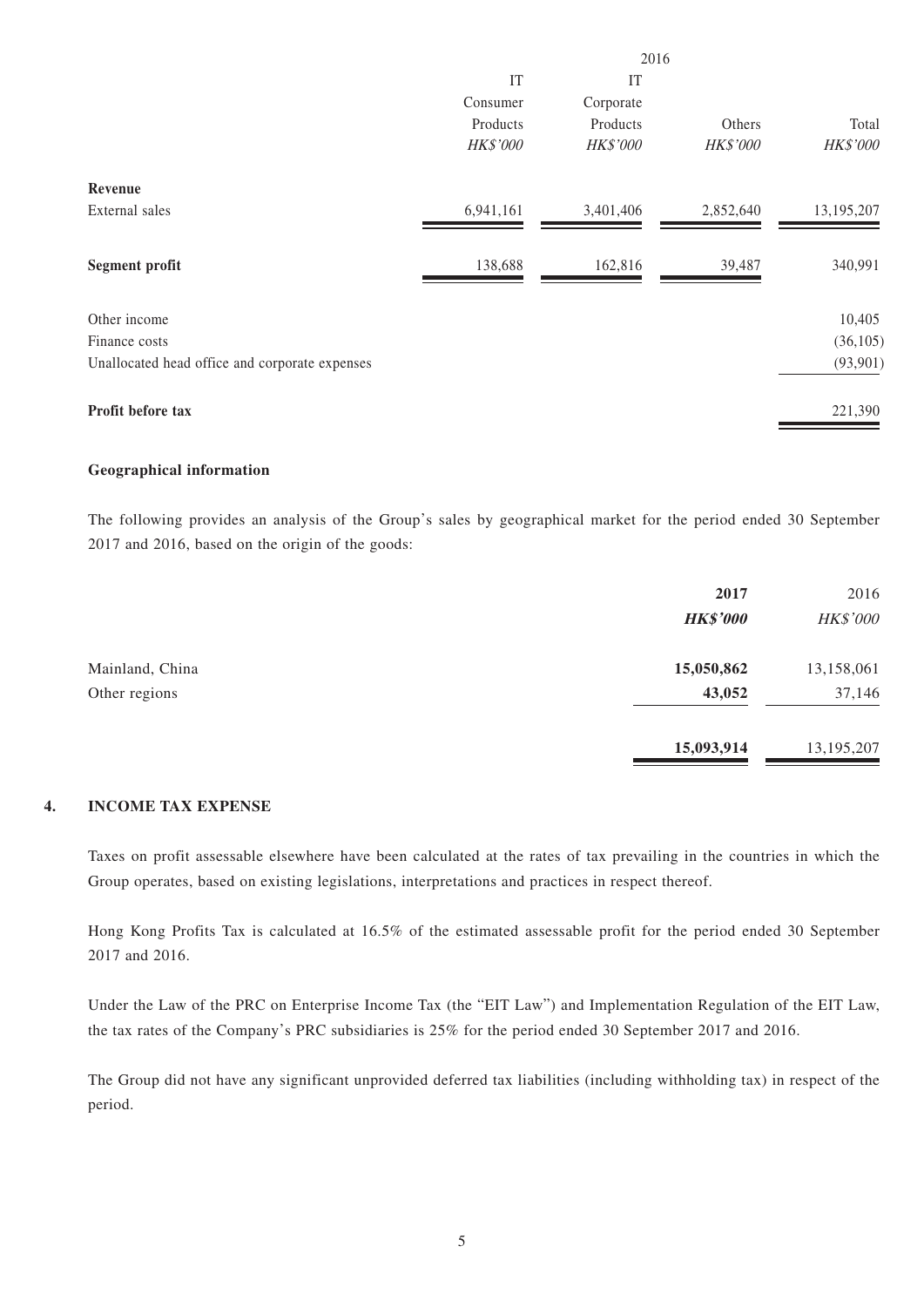### **5. EARNINGS PER SHARE**

### **From continuing and discontinued operations**

The calculation of the basic and diluted earnings per share attributable to owners of the Company is based on the following data:

|                                                     | For the three months ended<br>30 September |                 | For the nine months ended<br>30 September |           |
|-----------------------------------------------------|--------------------------------------------|-----------------|-------------------------------------------|-----------|
|                                                     | 2017                                       | 2016            | 2017                                      | 2016      |
|                                                     | <b>HK\$'000</b>                            | <b>HK\$'000</b> | <b>HK\$'000</b>                           | HK\$'000  |
| <b>Earnings</b>                                     |                                            |                 |                                           |           |
| Profit for the period attributable to owners of the |                                            |                 |                                           |           |
| Company                                             | 61,380                                     | 43,419          | 181,682                                   | 170,646   |
|                                                     | 2017                                       | 2016            | 2017                                      | 2016      |
|                                                     | $\bm{v}$                                   | '000            | $\boldsymbol{\it v00}$                    | '000      |
| <b>Number of Share</b>                              |                                            |                 |                                           |           |
| Weighted average number of ordinary shares and      |                                            |                 |                                           |           |
| convertible preference shares for the purpose of    |                                            |                 |                                           |           |
| basic and diluted earnings per share                | 2,570,520                                  | 2,570,520       | 2,570,520                                 | 2,570,520 |

As there were no diluted shares during the three months and the nine months ended 30 September 2017 and 2016, the diluted earnings per share was same as basic earnings per share.

### **From continuing operations**

The calculation of the basic and diluted earnings per share from continuing operation attributable to the owners of the Company is based on the following data:

|                                                | For the three months ended<br>30 September |                 | For the nine months ended<br>30 September |                 |
|------------------------------------------------|--------------------------------------------|-----------------|-------------------------------------------|-----------------|
|                                                |                                            |                 |                                           |                 |
|                                                | 2017                                       | 2016            | 2017                                      | 2016            |
|                                                | <b>HK\$'000</b>                            | <b>HK\$'000</b> | <b>HK\$'000</b>                           | <b>HK\$'000</b> |
| <b>Earnings</b>                                |                                            |                 |                                           |                 |
| Profit for the period attributable to owners   |                                            |                 |                                           |                 |
| of the Company                                 | 61,380                                     | 43,419          | 181,682                                   | 170,646         |
| Add:                                           |                                            |                 |                                           |                 |
| (Profit)/Loss for the period from discontinued |                                            |                 |                                           |                 |
| operation                                      |                                            | 141             |                                           | (644)           |
| Earnings for the purpose of basic and diluted  |                                            |                 |                                           |                 |
| earnings per share from continuing operations  | 61,380                                     | 43,560          | 181,682                                   | 170,002         |

The denominators used are the same as those detailed above for both basic and diluted earnings per share.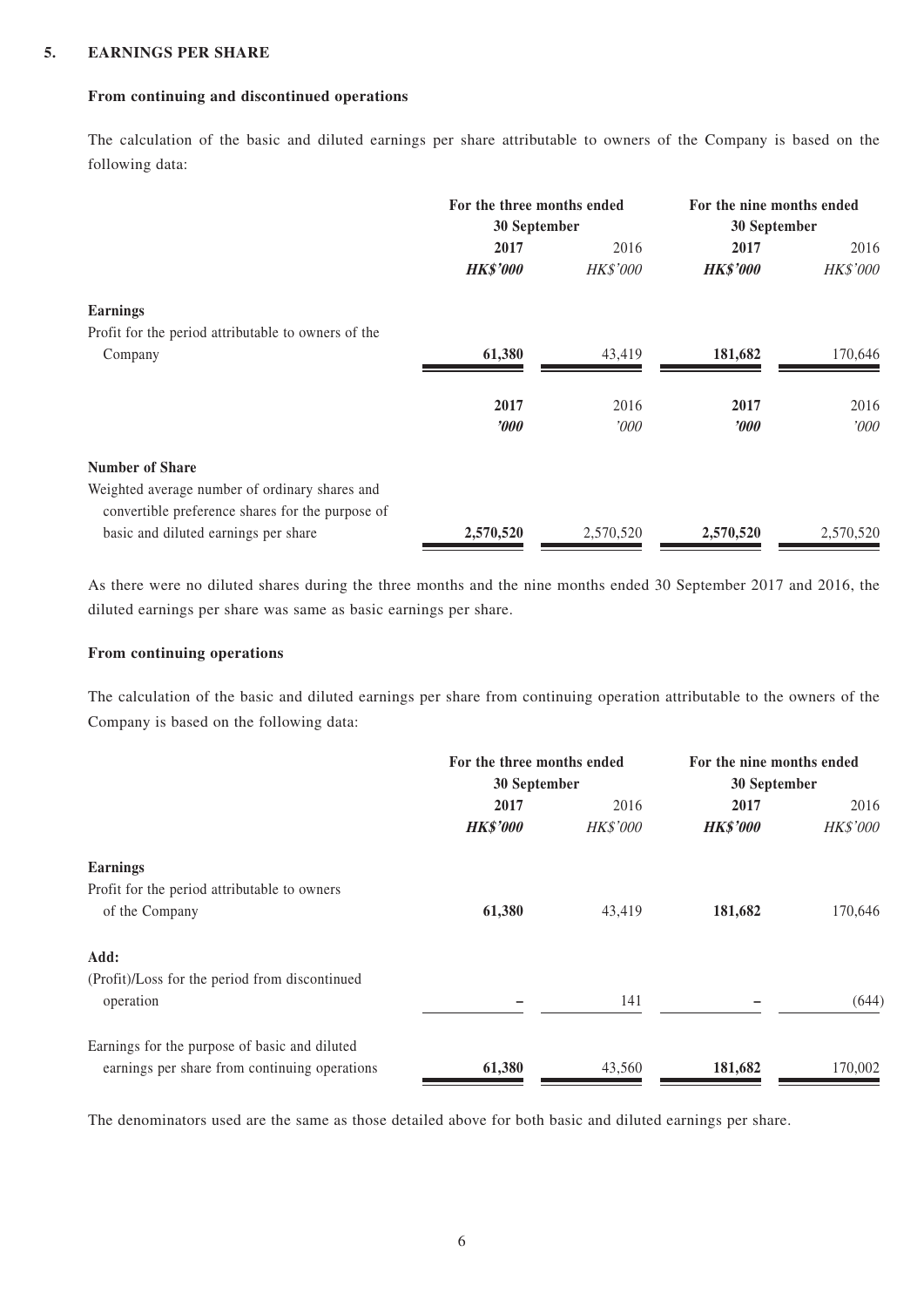#### **From discontinued operation**

As the discontinued operation was sold on 21 December 2016, the basic and diluted earning per share for the discontinued operation for the three months ended 30 September 2017 is nil (2016 loss: HK0.005 cents) based on the profit for the period from the discontinued operation of nil (2016 loss: HK\$141,000). Whereas the basic and diluted earnings per share for the discontinued operation for the nine months ended 30 September 2017 is nil (2016 profit: HK0.025 cents) based on the profit for the period from the discontinued operation of nil (2016 profit: HK\$644,000).

The denominators used are the same as those detailed above for both basic and diluted earnings per share.

### **6. RESERVES**

During the period under review, there was no movement to and from any reserves.

### **7. DISCONTINUED OPERATION**

On 14 December 2016, the Company entered into a share transfer agreement (the "Share Transfer Agreement") with an independent third party to dispose the discontinued operation at a consideration of HK\$100. Upon completion of the disposal on 21 December 2016, the discontinued operation results were no longer consolidated into the results of the Group. For details of the disposal, please refer to the announcement of the Company dated 14 December 2016.

The results of the consumer electronic products for the period ended 30 September 2016 were as follows:

|                                                   | 2016            |
|---------------------------------------------------|-----------------|
|                                                   | <b>HK\$'000</b> |
| Revenue                                           | 372             |
| Cost of sales                                     | (729)           |
| Gross loss                                        | (357)           |
| Other income                                      | 1,961           |
| Distribution of selling expenses                  |                 |
| Administrative expenses                           | (918)           |
| Finance costs                                     | (42)            |
| Profit before taxation                            | 644             |
| Income tax expenses                               |                 |
| Profit for the period from discontinued operation | 644             |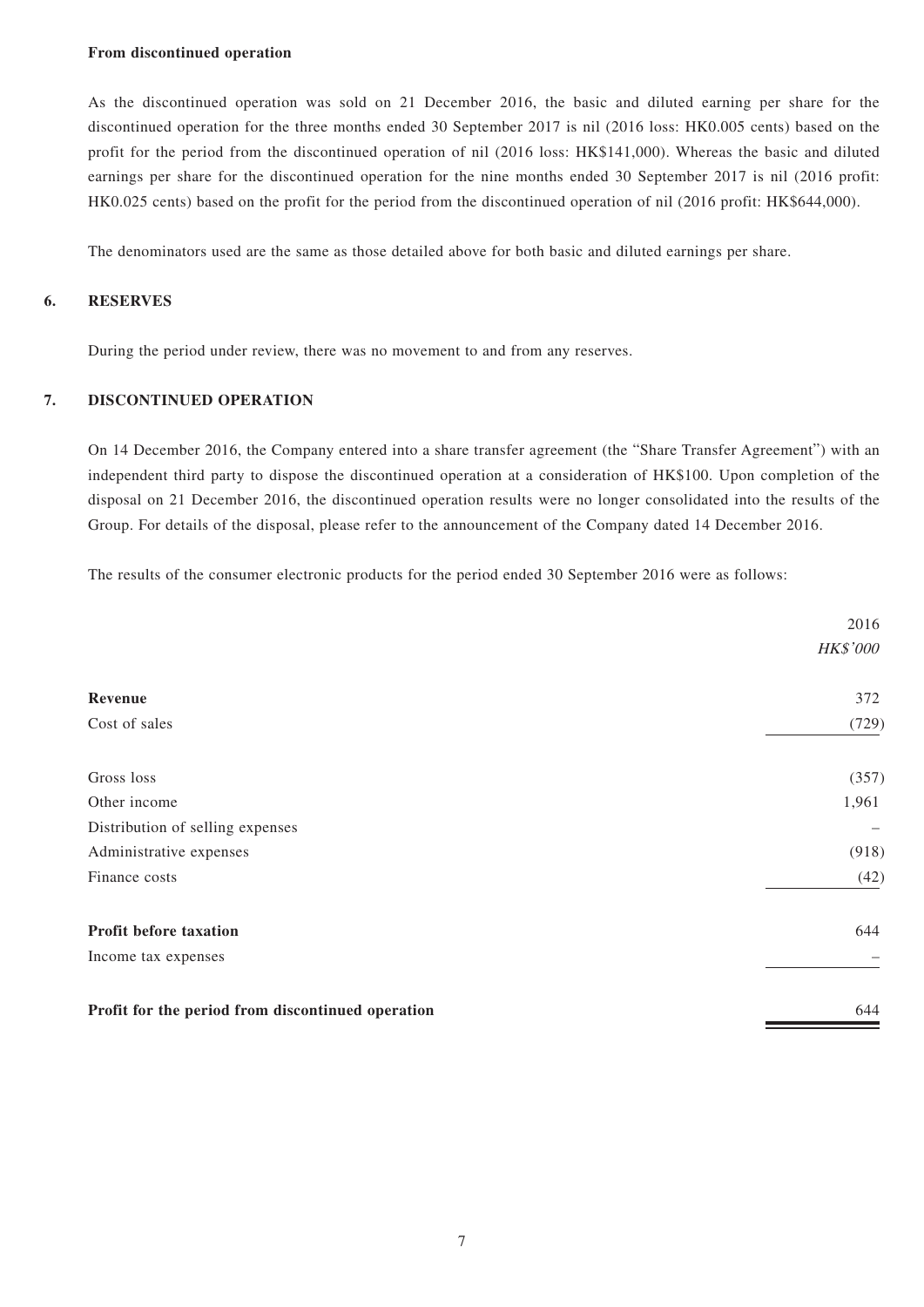### **DIVIDENDS**

The Directors do not recommend the payment of any dividend for the nine months period ended 30 September 2017 (2016: nil).

The payment of a final dividend of HK\$0.03 per share for the year ended 31 December 2016 has been resolved and declared at the annual general meeting of the Company held on 16 May 2017. The date of payment was on 5 June 2017.

### **BUSINESS REVIEW**

In 2017, in line with global economic growth, the PRC envisages continuous economic improvement. By adhering to the Group's operation principles of "New Thoughts, New Measures, New Heights" in the first three quarters of 2017, the Group continued to deepen the industry application and expansion of the overall solutions in big data, developed cloud service platform business progressively, improved internet distribution platform function and operating system continuously; controlled expenses and costs stringently, accelerated capital turnover, upgraded and reformed information system successfully, hence improving its overall operation efficiency. In the first three quarters of 2017, the Group achieved a sound growth in both its principal business scale and profitability.

In the first three quarters of 2017, the Group recorded a revenue of approximately HK\$15,093.91 million, representing an increase of 14.39% as compared with that in the corresponding period of the last financial year. The overall gross profit margin in the first three quarters of this year was 3.67%, representing a decrease of approximately 0.43 percentage point as compared with that in the corresponding period of the last financial year and this decrease was mainly due to intensifying market competition and the increase in sales of low gross profit margin product lines. In the first three quarters of 2017, profit attributable to shareholders amounted to approximately HK\$181.68 million, representing an increase of 6.47% as compared with that in the corresponding period of the last financial year, and basic earnings per share amounted to HK7.07 cents, representing an increase of approximately HK0.43 cents as compared with HK6.64 cents in the corresponding period of the last financial year.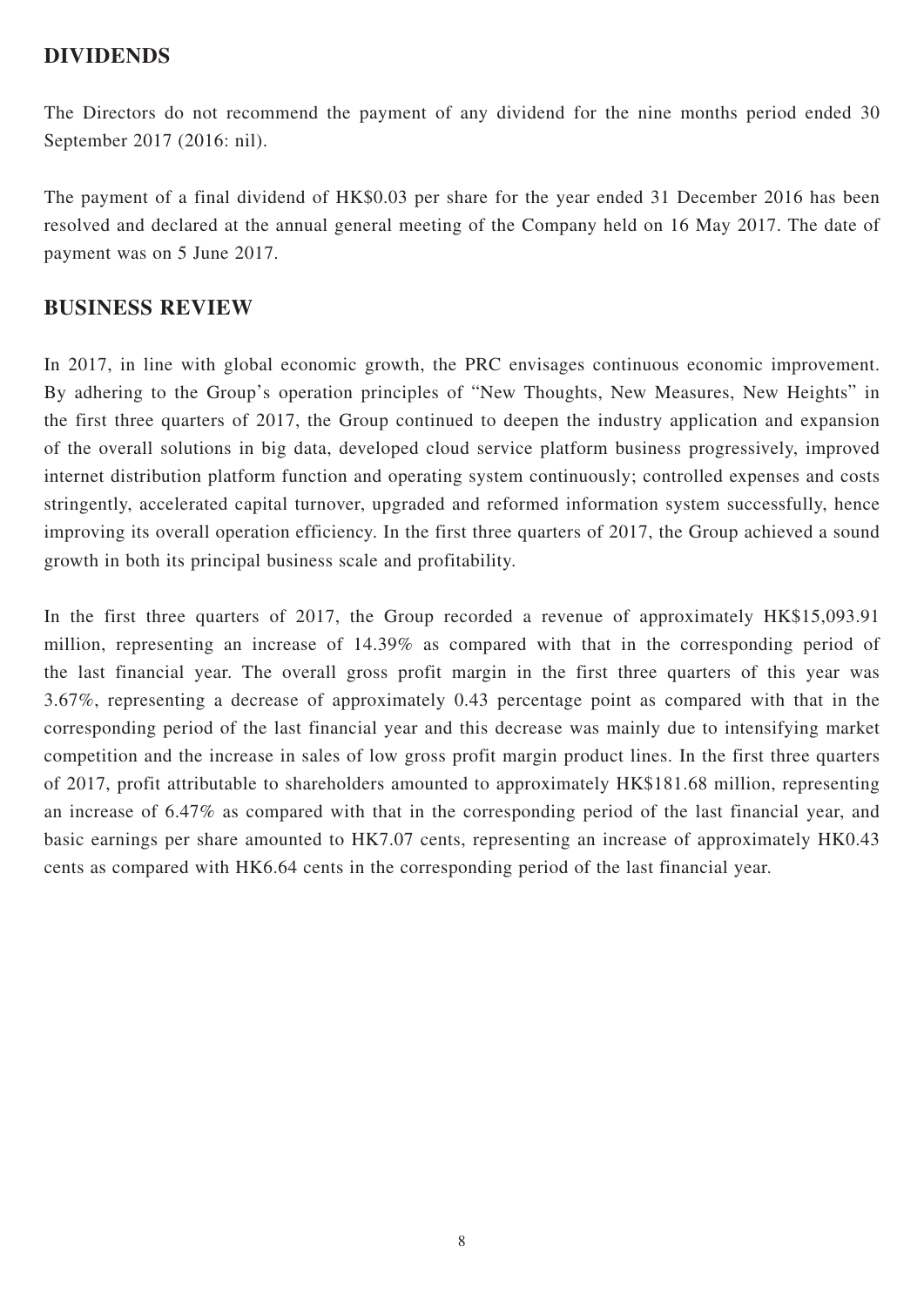The analysis of three operating segments of the Company for the nine months ended 30 September 2017 is as follows (the fluctuation of exchange rate of Renminbi might affect the amount/percentage of the segment):

**IT consumer products distribution business:** While maintaining the advantages of its traditional distribution business, the Group accelerated the development of its internet distribution platform business and focused on new marketing models, sales channels and product forms to expand its business scope, thereby achieved a business growth. The revenue in this segment increased by approximately 16.34% to approximately HK\$8,075.56 million as compared with that in the corresponding period of last year, and profit was up by approximately 9.68% to approximately HK\$152.12 million as compared with that in the corresponding period of last year.

**IT corporate products distribution business:** Through enhancing its industry channel detailed management and resources applications, the Group witnessed an apparent result in targeted investment in big data software demand as well as the continuous improvement in business scale of its overall solutions in data center, laying a solid foundation for its sustainable business development in future. The revenue in this segment increased by approximately 13.56% to approximately HK\$3,862.80 million as compared with that in the corresponding period of last year and profit was up by approximately 10.65% to approximately HK\$180.15 million.

**Other business:** The revenue in this segment increased by approximately 10.62% to approximately HK\$3,155.56 million as compared with the corresponding period of last year as a result of the expansion of sales channel of smartphones. The profit in this segment decreased by approximately 49.00% to approximately HK\$20.14 million as compared with the corresponding period of last year due to the decrease in sales of mobile location-based service ("LBS") products which generally sell at higher gross profit margins.

To enhance the trading liquidity of the shares of the Company and to promote the Company's corporate image to public investors, the Company submitted an application for the transfer of listing of its shares from the GEM to the Main Board of the Stock Exchange to the Stock Exchange on 28 April 2015 and subsequently made a re-submission to the Stock Exchange on 6 November 2015 (the "Second Application"). The Second Application lapsed on 6 May 2016 and no re-submission has been made at this stage. For further details, please refer to the announcements of the Company dated 28 April 2015, 6 November 2015 and 6 May 2016. The Company may make re-submission as and when the Board considers appropriate and further updates will be provided by the Company from time to time as and when appropriate.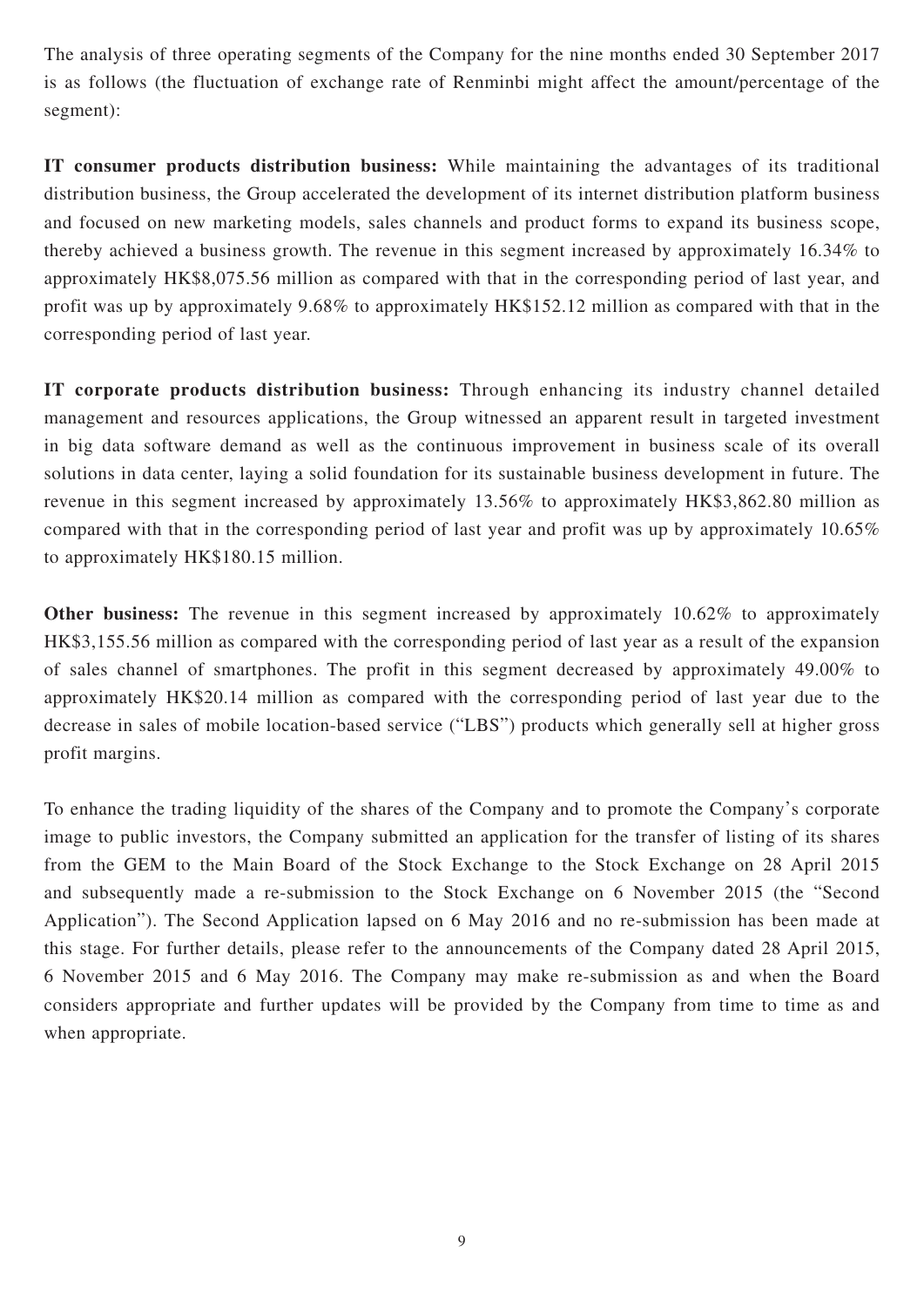In order to promote the strategic transformation of the Group, provide a one-stop internet distribution platform for customers and assist distributors and retailers to transform towards "Internet+" in the PRC, the Company resolved to establish a wholly-owned subsidiary named Sichuan Changhong IT Duolayouhuo E-commerce Co., Ltd.(四川長虹佳華哆啦有貨電子商務有限公司)("Duolayouhuo") with a capital contribution of RMB100 million on 23 February 2017. Duolayouhuo was established in the PRC on 9 March 2017 and is engaged in, among other things, wholesale and retail of electronic products, computer hardware and software, communication equipment; provision of computer technology consulting services and e-commerce services; and development, design and application of computer software. For further details in relation to the establishment of Duolayouhuo, please refer to the announcement of the Company dated 23 February 2017.

On 4 May 2017, the Group entered into several leases (the "Leases") for the purpose of leasing certain premises in Beijing and Chengdu which were intended to be used by the Group as its office. The entering into of the Leases constitutes continuing connected transactions for the Company under Chapter 20 of the GEM Listing Rules, which is exempted from the circular (including independent financial advice) and shareholders' approval requirements, but is subject to announcement, annual reporting and annual review requirements under Chapter 20 of the GEM Listing Rules. For further details of the Leases, please refer to the announcements of the Company dated 4 May 2017 and 5 May 2017.

On 4 May 2017, Mr. Yu Xiao and Mr. Wu Xiangtao have tendered their resignation as executive Directors with effect from 4 May 2017 in order to devote more time to their other business commitments. Mr. Li Jin and Mr. Yang Jun have been appointed as executive Directors with effect from the same date. In addition, the Board appointed Mr. Li Jin as an alternate director of Mr. Zhao Yong with effect from the even date. For further details, please refer to the announcement of the Company dated 4 May 2017.

# **OUTLOOK**

In 2017, the PRC economy is expected to maintain a medium-to-high growth rate. By persisting to its strategy of developing as an IT integrated service provider, the Group will keep observing the industry development trend and changes in new market environment, capturing new market opportunities actively, improving its integrated service capability continuously in professional solutions, channel value management and internet distribution, so as to achieve an innovative and effective business development and continue to generate revenue for its shareholders.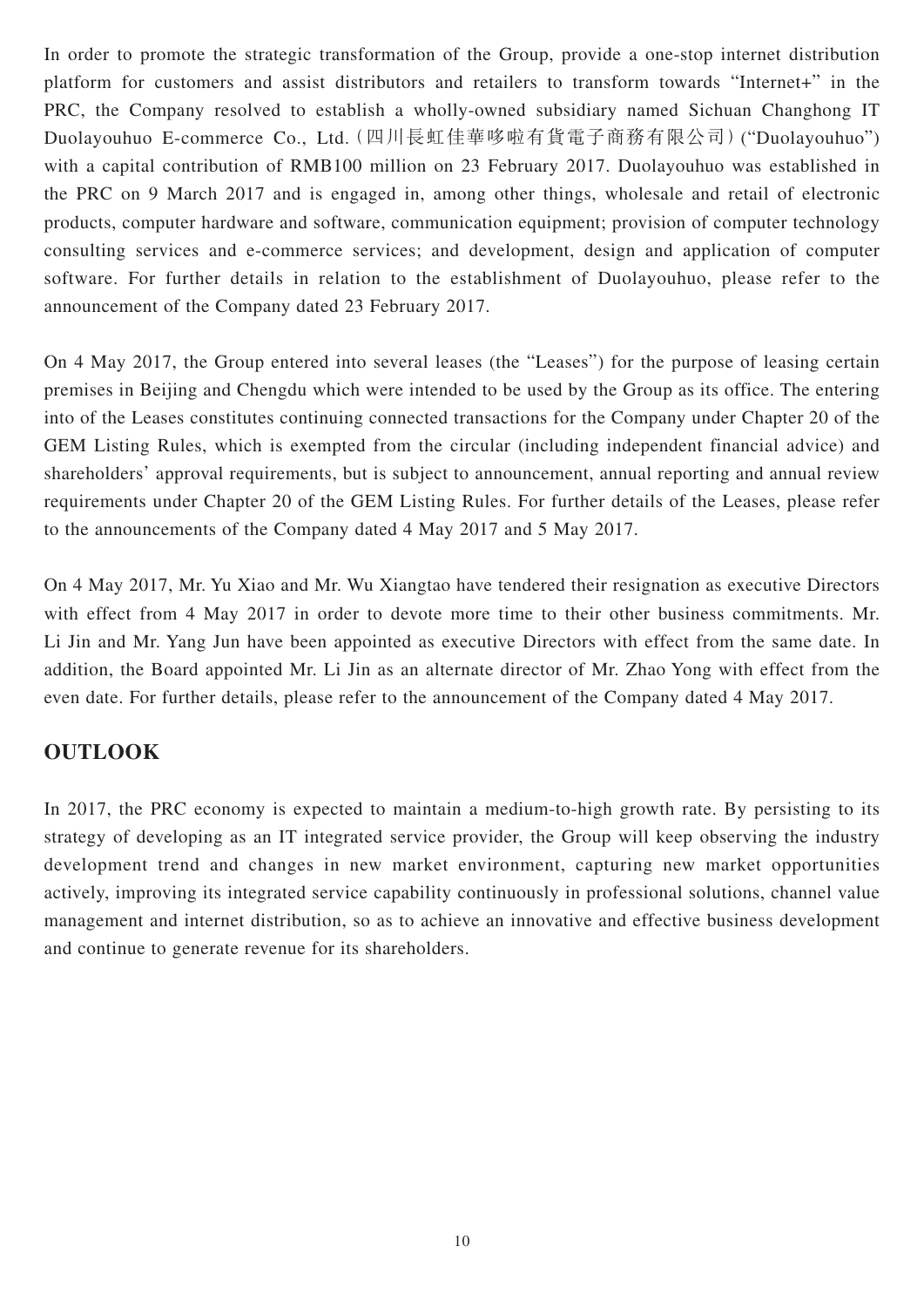# **CORPORATE GOVERNANCE**

The Company endeavours to adopt prevailing best corporate governance practices. For the nine months ended 30 September 2017, the Company had complied with all the code provisions as set out in the Corporate Governance Code contained in Appendix 15 to the GEM Listing Rules.

# **AUDIT COMMITTEE**

The primary responsibilities of the audit committee of the Company (the "Audit Committee") are to review and supervise the financial reporting process and internal control system of the Group. The members of the Audit Committee are Mr. Jonathan Chan Ming Sun (Chairman), Mr. Robert Ip Chun Chung, Mr. Sun Dongfeng and Mr. Cheng Yuk Kin.

The Audit Committee has reviewed the Group's unaudited consolidated results for the nine months period ended 30 September 2017 and has provided advice and comments thereon.

# **REMUNERATION COMMITTEE**

The primary responsibilities of the remuneration committee of the Company (the "Remuneration Committee") are to review and make recommendation for the remuneration policy of the directors and senior management. The members of the Remuneration Committee are Mr. Jonathan Chan Ming Sun (Chairman), Mr. Robert Ip Chun Chung, Mr. Sun Dongfeng and Mr. Zhu Jianqiu.

# **NOMINATION COMMITTEE**

The primary responsibilities of the nomination committee of the Company (the "Nomination Committee") are to formulate nomination policy and make recommendation to the Board on nomination and appointment of directors and board succession. The members of the Nomination Committee are Mr. Zhao Yong (Chairman), Mr. Robert Ip Chun Chung, Mr. Sun Dongfeng and Mr. Jonathan Chan Ming Sun.

# **PURCHASE, SALE AND REDEMPTION OF THE COMPANY'S LISTED SECURITIES**

During the period under review, neither the Company nor any of its subsidiaries had purchased, sold or redeemed any of the Company's listed securities.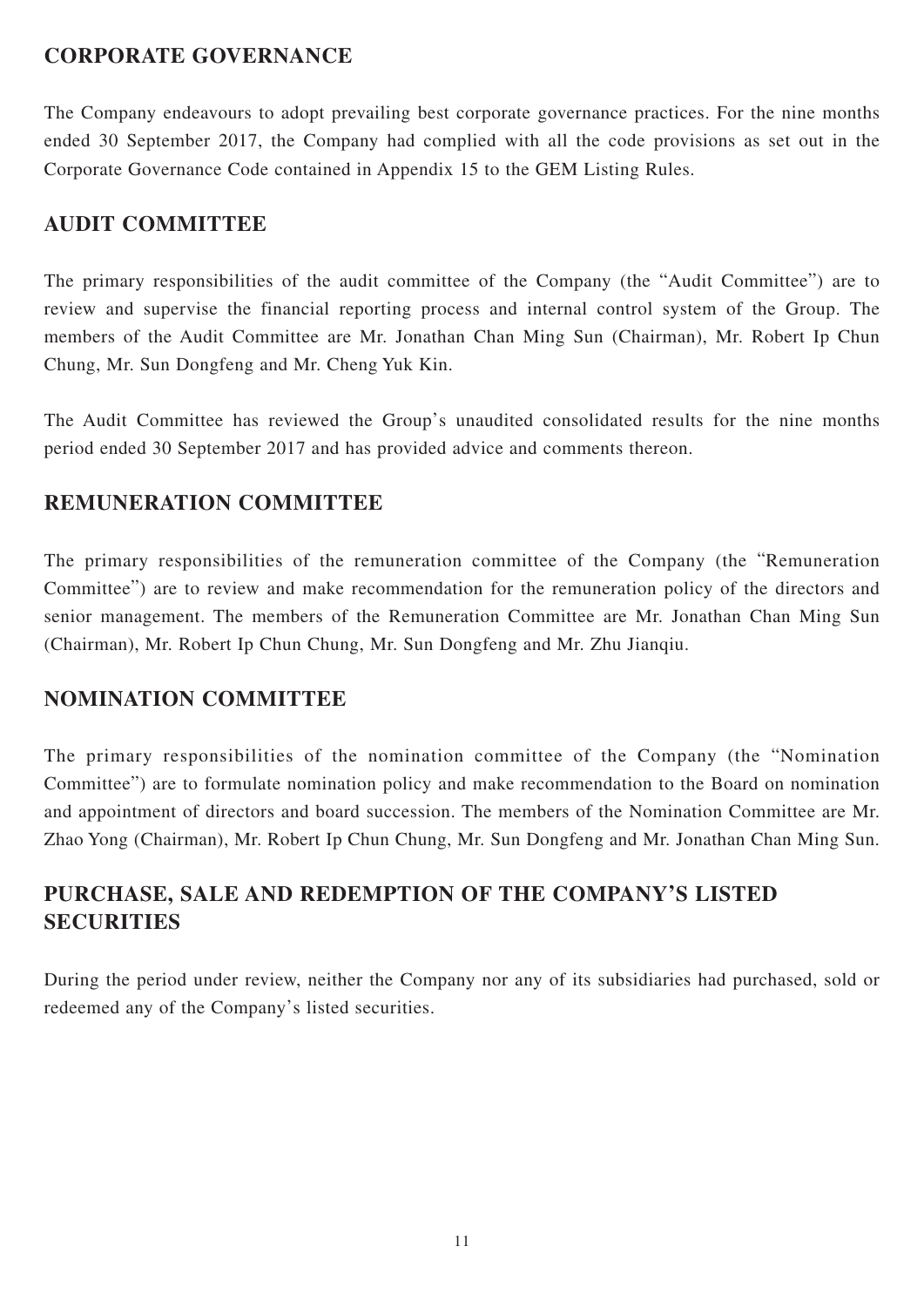# **INTERESTS OF THE DIRECTORS IN THE COMPANY**

As at 30 September 2017, the interests or short positions of the Directors and chief executives of the Company in the ordinary shares of the Company (the "Shares"), underlying Shares or debentures of the Company and its associated corporations (within the meaning of Part XV of the Securities and Futures Ordinance (Chapter 571 of the laws of Hong Kong) (the "SFO")) which are required (a) to be notified to the Company and the Stock Exchange pursuant to Division 7 and 8 of Part XV of the SFO (including interests or short positions which they are taken or deemed to have under such provisions of the SFO); or (b) pursuant to Section 352 of the SFO, to be entered in the register referred to therein; or (c) have to be notified to the Company and the Stock Exchange pursuant to the required standards of dealing by directors as referred to in Rule 5.46 of the GEM Listing Rules were as follows:

|                                          | Number of<br>ordinary | Approximate<br>percentage |
|------------------------------------------|-----------------------|---------------------------|
| Interests in a controlled<br>corporation | 82,415,762 (L)        | of interest<br>5.67%      |
|                                          | Capacity              | <b>Shares</b> held        |

Notes:

1. Mr. Zhu is the sole shareholder of the Typical Faith Limited, which in turn held the 82,415,762 Shares.

Save as disclosed in this paragraph, as at 30 September 2017, none of the Directors or chief executives of the Company had interests in any securities of the Company or any of its associated corporations (within the meaning of Part XV of the SFO) which are required (a) to be notified to the Company and the Stock Exchange pursuant to Divisions 7 and 8 of Part XV of the SFO (including interests or short positions which they are taken or deemed to have under such provisions of the SFO); or (b) pursuant to section 352 of the SFO, to be entered in the register referred to therein; or (c) have to be notified to the Company and the Stock Exchange pursuant to the required standards of dealing by directors as referred to in Rule 5.46 of the GEM Listing Rules.

# **DIRECTORS' RIGHTS TO ACQUIRE SHARES OR DEBENTURES**

At no time during the period under review were rights to acquire benefits by means of the acquisition of shares in or debentures of the Company granted to any Director or their respective spouse or minor children, or were any such rights exercised by them; or was the Company, its holding company, or any of its subsidiaries a party to any arrangement to enable the Directors to acquire such rights in any other body corporate.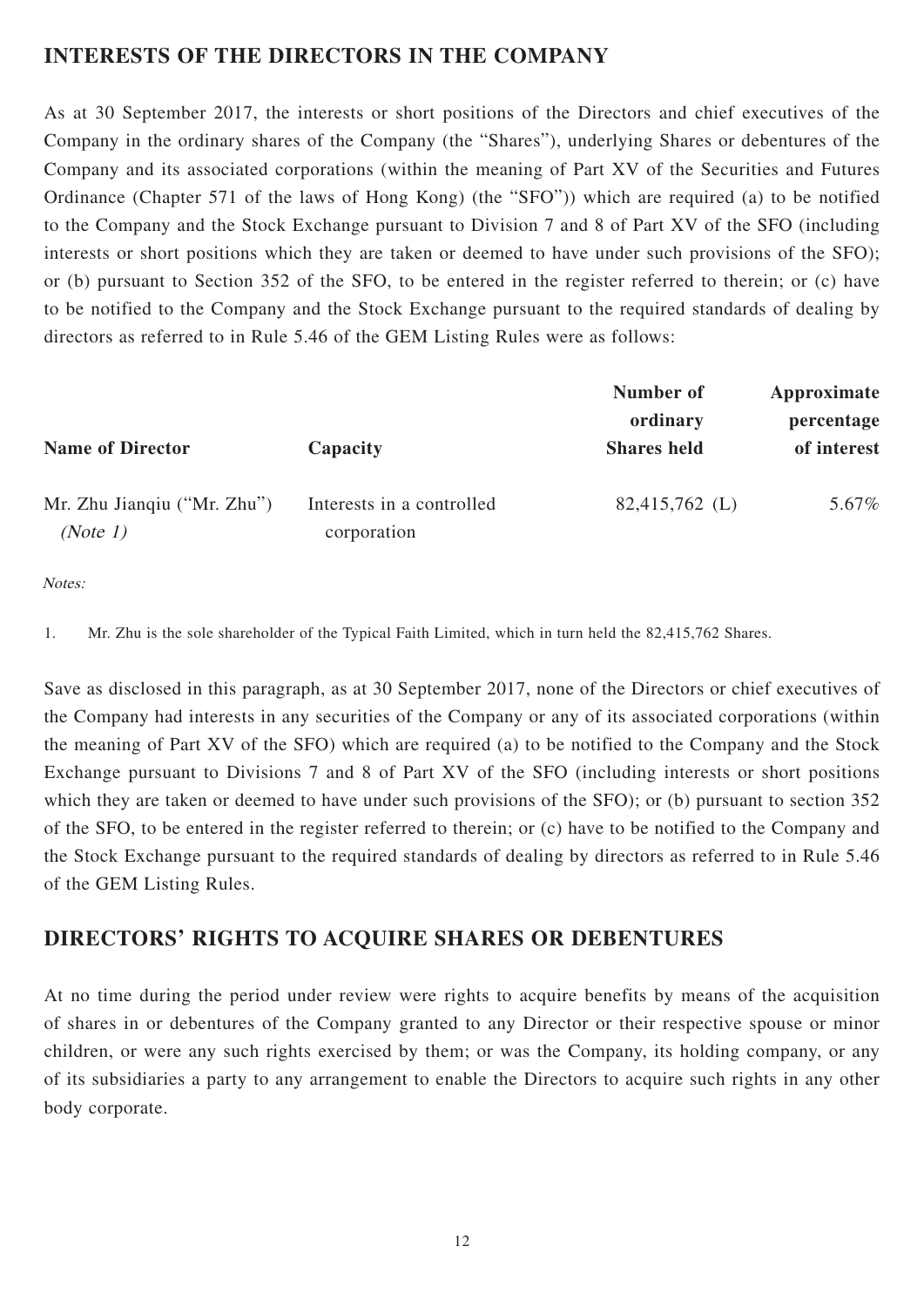# **INTERESTS OF THE SUBSTANTIAL SHAREHOLDERS IN THE COMPANY**

So far as was known to the Directors, as at 30 September 2017, the persons or companies (not being a Director or chief executive of the Company) whose interests in the Shares or underlying Shares or debentures of the Company which would fall to be disclosed or were notified to the Company and the Stock Exchange pursuant to the positions under Divisions 2 and 3 of Part XV of the SFO as recorded in the register required to be kept under section 336 of the SFO or who were directly or indirectly deemed to be interested in 5% or more of the nominal value of any class of share capital carrying rights to vote in all circumstances at general meeting of any member of the Group were as follows:

### **Long positions in shares**

| <b>Name of Substantial shareholder</b>                                                               | Capacity                                   | <b>Class</b><br>of shares | Number of<br>shares held               | Approximate<br>percentage of<br>interest in<br>relevant class<br>of shares<br>(Note 1) |
|------------------------------------------------------------------------------------------------------|--------------------------------------------|---------------------------|----------------------------------------|----------------------------------------------------------------------------------------|
| Sichuan Changhong Electric<br>Co., Limited                                                           | Interests of controlled<br>corporation and | Ordinary                  | $1,008,368,000$ (L)<br>(Note 2)        | 69.32%                                                                                 |
| ("Sichuan Changhong")                                                                                | beneficial owner                           | Preference                | $1,115,868,000$ (L)<br>(Note 3)        | 100.00%                                                                                |
| Changhong (Hong Kong)<br><b>Trading Limited</b>                                                      | Interests of controlled<br>corporation and | Ordinary                  | 913,000,000 (L)<br>(Note 4)            | 62.76%                                                                                 |
| ("Changhong Hong Kong")                                                                              | beneficial owner                           | Preference                | $1,115,868,000$ (L)<br>(Note 3)        | 100.00%                                                                                |
| Fit Generation Holding Limited<br>("Fit Generation")                                                 | Beneficial owner                           | Ordinary<br>Preference    | 897,000,000 (L)<br>$1,115,868,000$ (L) | 61.66%<br>100.00%                                                                      |
| Sichuan Investment Management<br>Company Limited<br>("Sichuan Investment Management")<br>(Note $5$ ) | Beneficial owner                           | Ordinary                  | 83,009,340 (L)                         | 5.70%                                                                                  |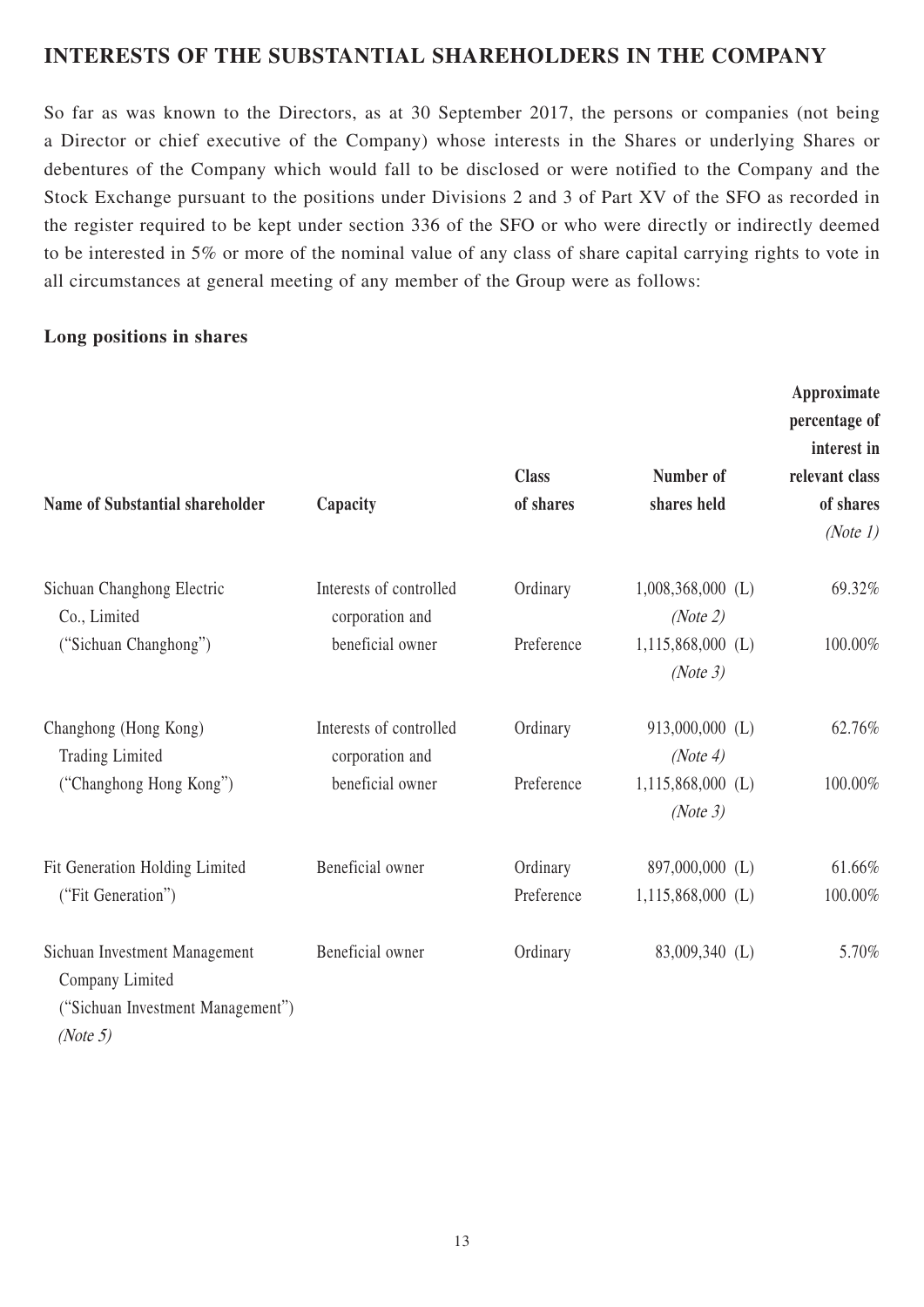|                                                                                               |                                        |              |                | Approximate    |
|-----------------------------------------------------------------------------------------------|----------------------------------------|--------------|----------------|----------------|
|                                                                                               |                                        |              |                | percentage of  |
|                                                                                               |                                        |              |                | interest in    |
|                                                                                               |                                        | <b>Class</b> | Number of      | relevant class |
| Name of Substantial shareholder                                                               | Capacity                               | of shares    | shares held    | of shares      |
|                                                                                               |                                        |              |                | (Note 1)       |
| Sichuan Provisional Investment<br>Group Company Limited<br>("Sichuan Investment")<br>(Note 5) | Interests of controlled<br>corporation | Ordinary     | 83,009,340 (L) | 5.70%          |
| Typical Faith Limited (Note 6)                                                                | Beneficial owner                       | Ordinary     | 82,415,762 (L) | 5.67%          |

Notes:

- 1. The percentages are calculated based on the total number of Shares and preference shares of the Company in issue as at 30 September 2017, which were 1,454,652,000 and 1,115,868,000, respectively.
- 2. Of the 1,008,368,000 Shares held by Sichuan Changhong, 95,368,000 Shares were held directly, 16,000,000 Shares were held through its wholly-owned subsidiary, Changhong Hong Kong and 897,000,000 Shares were held through Fit Generation, which is wholly-owned by Changhong Hong Kong. Sichuan Changhong is therefore deemed to be interested in the Shares held by Changhong Hong Kong and Fit Generation for the purpose of the SFO.
- 3. 1,115,868,000 preference shares were held by Fit Generation, which is wholly owned by Changhong Hong Kong. Each of Sichuan Changhong and Changhong Hong Kong is therefore deemed to be interested in the preference shares of the Company held by Fit Generation for the purpose of the SFO.
- 4. Of the 913,000,000 Shares held by Changhong Hong Kong, 16,000,000 Shares were held directly and 897,000,000 Shares were held through Fit Generation. As Fit Generation is wholly-owned by Changhong Hong Kong, Changhong Hong Kong is deemed to be interested in the Shares held by Fit Generation for the purpose of the SFO.
- 5. Sichuan Investment Management is wholly-owned by Sichuan Investment, which is deemed to be interested in the Shares held by Sichuan Investment Management for the purpose of the SFO.
- 6. Typical Faith Limited is wholly-owned by Mr. Zhu.

Save as disclosed above, as at 30 September 2017, the Directors were not aware of any other person who had an interest or short position in the Shares or underlying Shares of the Company which would fall to be disclosed under Divisions 2 and 3 of Part XV of the SFO, or who was interested in 5% or more of the nominal value of any class of share capital, or options in respect of such capital, carrying rights to vote in all circumstances at general meetings of the Company.